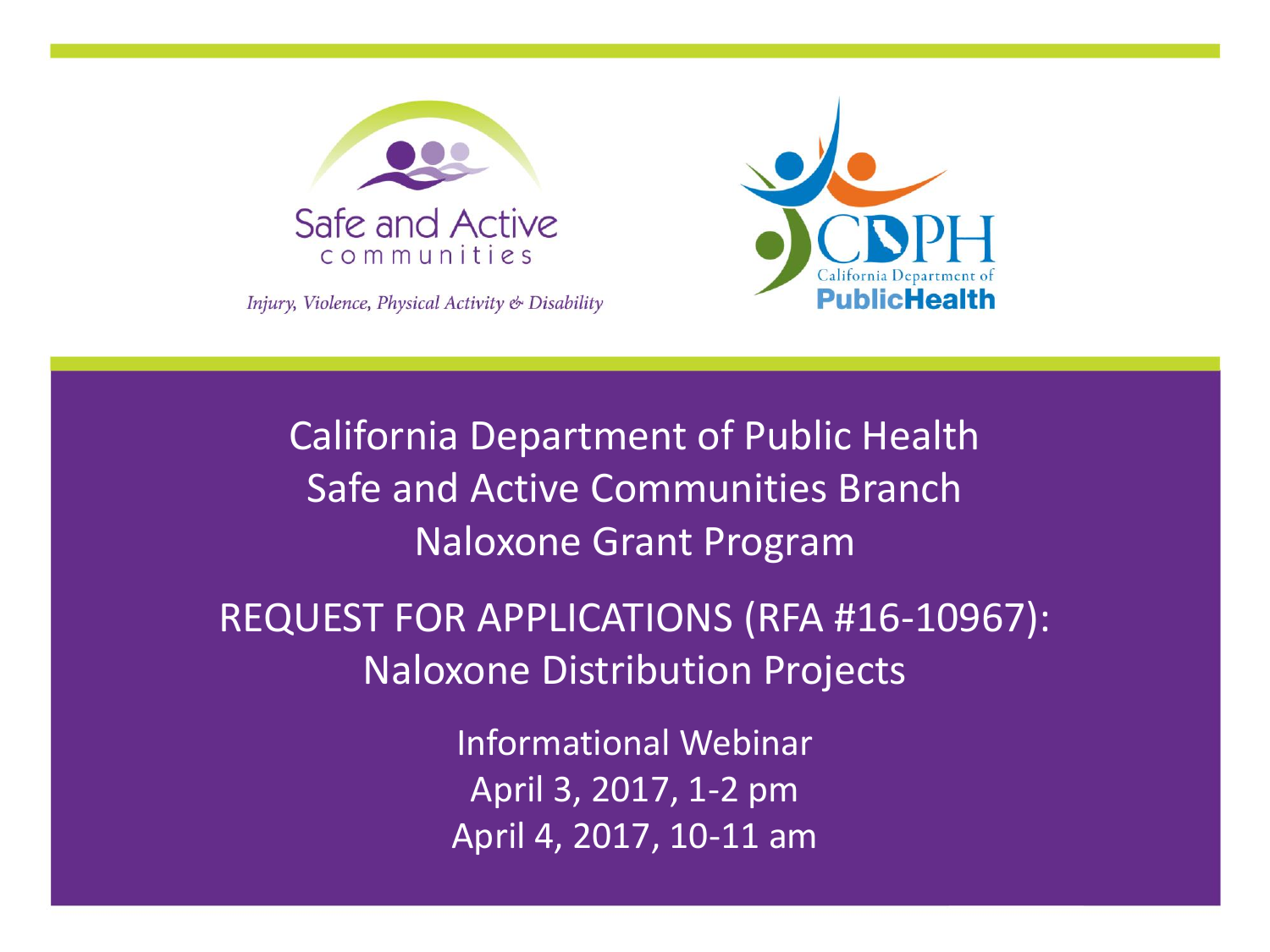

### Welcome

# Stacy Alamo Mixson, M.P.H., Chief Safe and Active Communities Branch California Department of Public Health

Nancy Bagnato, MPH, Chief State and Local Injury Control Section Safe and Active Communities Branch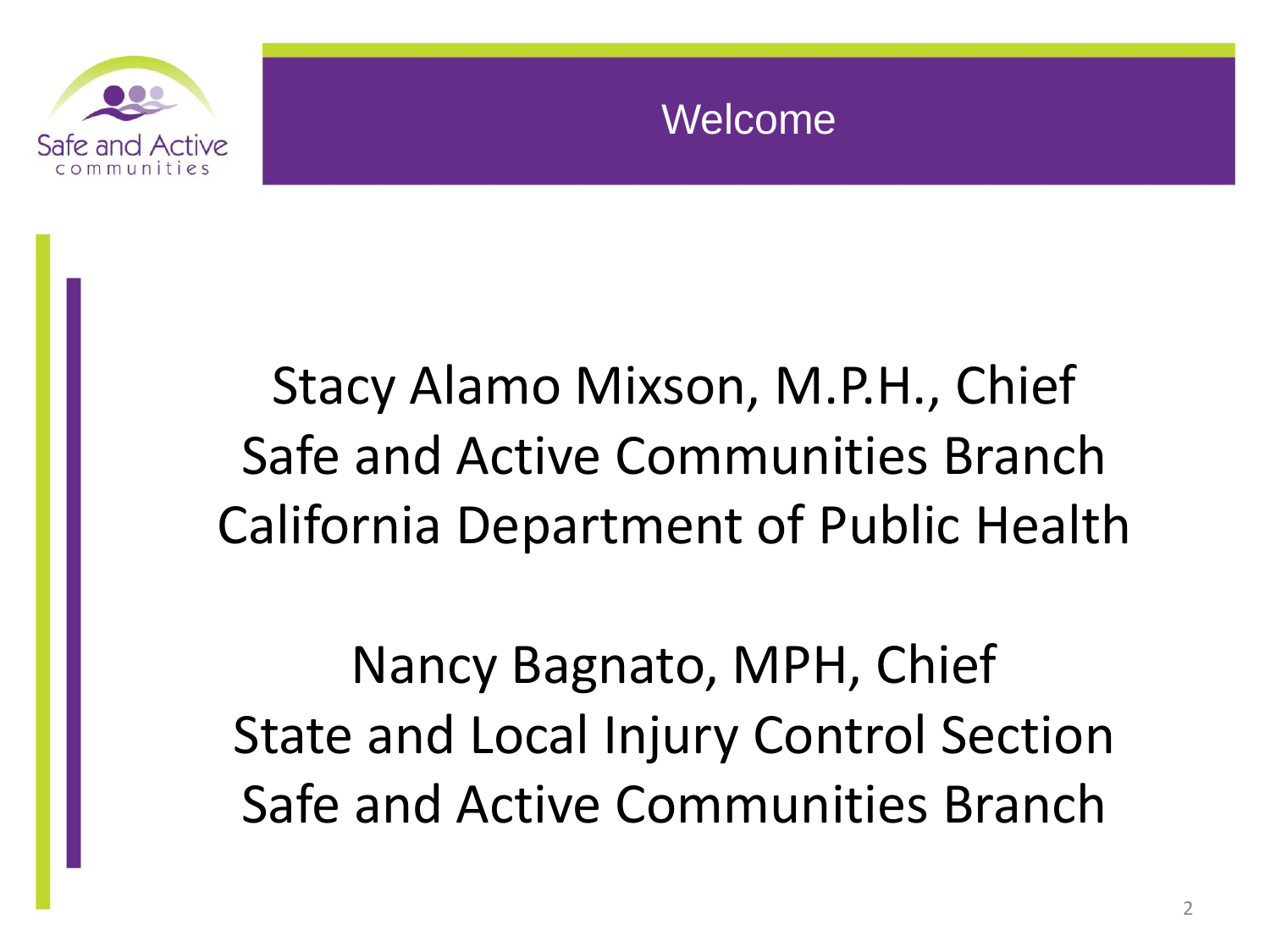

### Purpose of the Webinars

- Provide background information and an overview of the RFA
- Review key elements of the application process
- Answer questions that have been submitted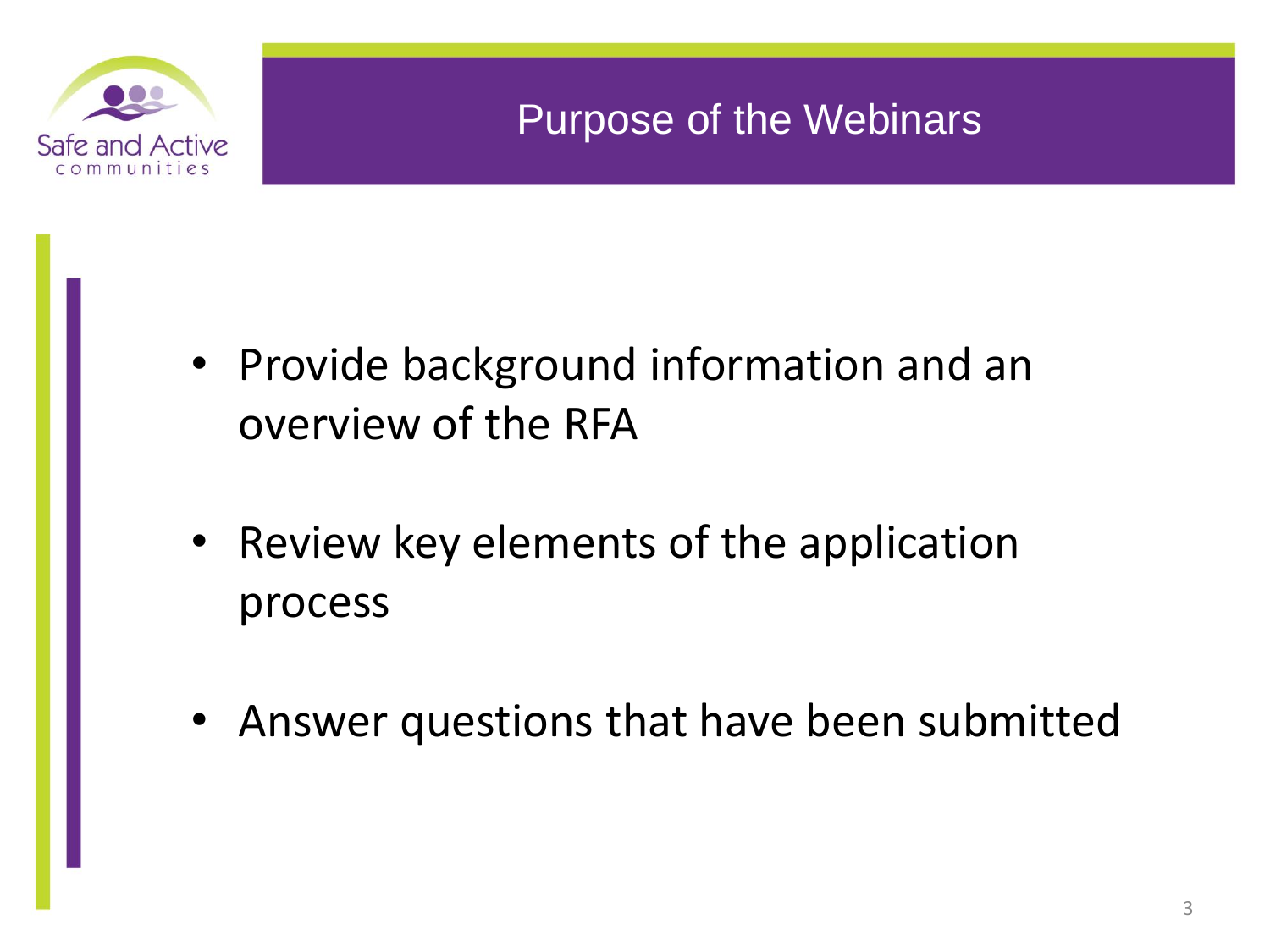

### Safe and Active Communities Branch (SACB) Efforts to Prevent Opioid Overdose

- In 2015, with funding from the Centers for Disease Control and Prevention (CDC), SACB initiated the **California Prescription Drug Overdose Prevention Initiative** to promote a multi-faceted statewide response involving many partners and a variety of strategies.
- Initiative staff also provides support to the CDPH Director's **Prescription Opioid Misuse and Overdose Prevention Workgroup** and partners with the California Healthcare Foundation to fund local opioid safety coalitions that promote safe prescribing, use of naloxone, and expansion of medically assisted treatment options.
- **Naloxone Grant Program**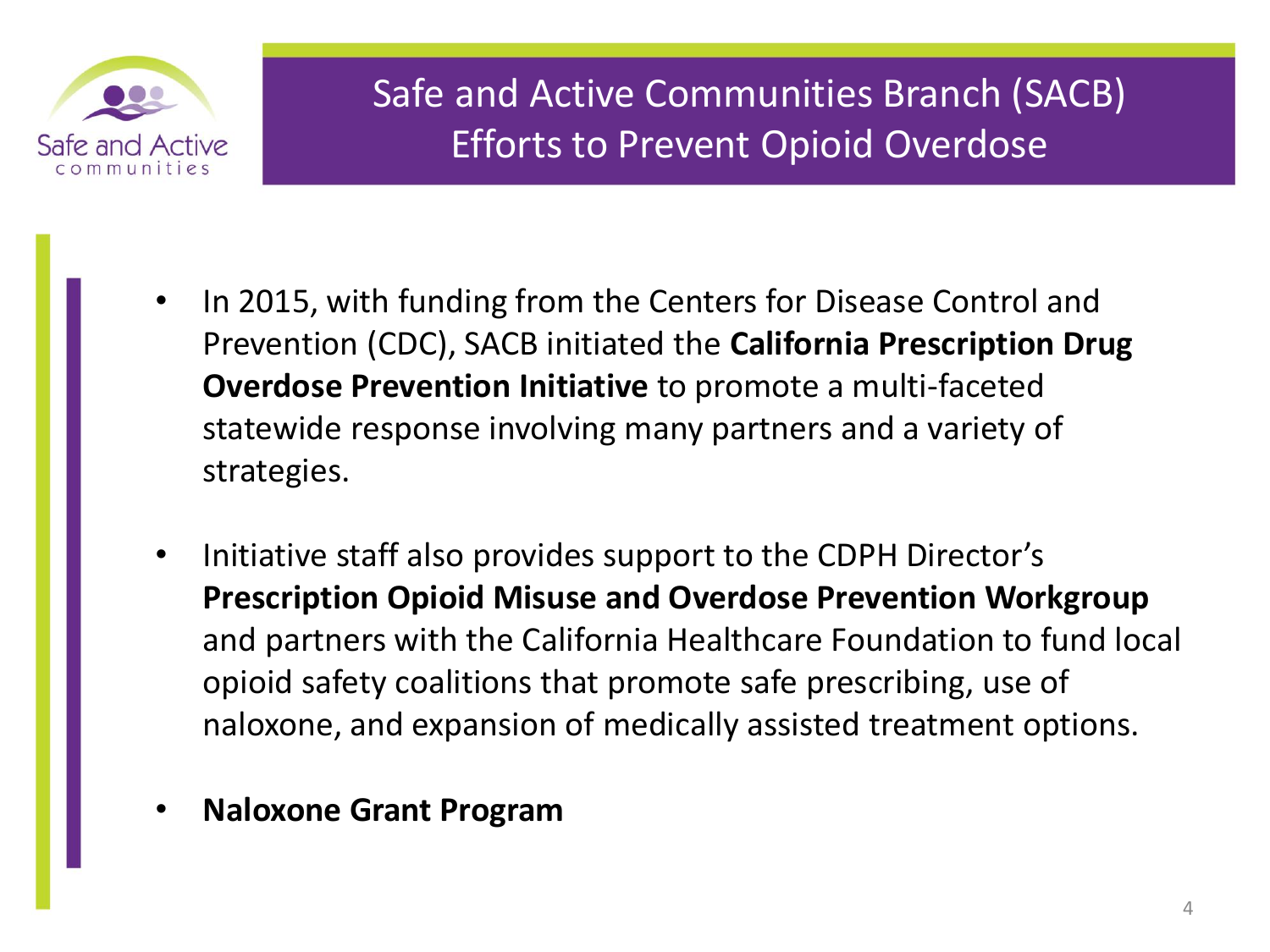

### **Introduction**

- Senate Bill (SB) 833 (Chapter 30, Statutes of 2016) established a new Naloxone Grant Program within the California Department of Public Health (CDPH) with the goal of reducing the number of fatal overdoses in California from opioid drugs, including prescription opioids and heroin, by increasing access to the life-saving drug naloxone.
- A total of \$3 million was allocated on a one-time basis to support this program through June 30, 2019. The total available to support local implementation of the program is \$2.7 million.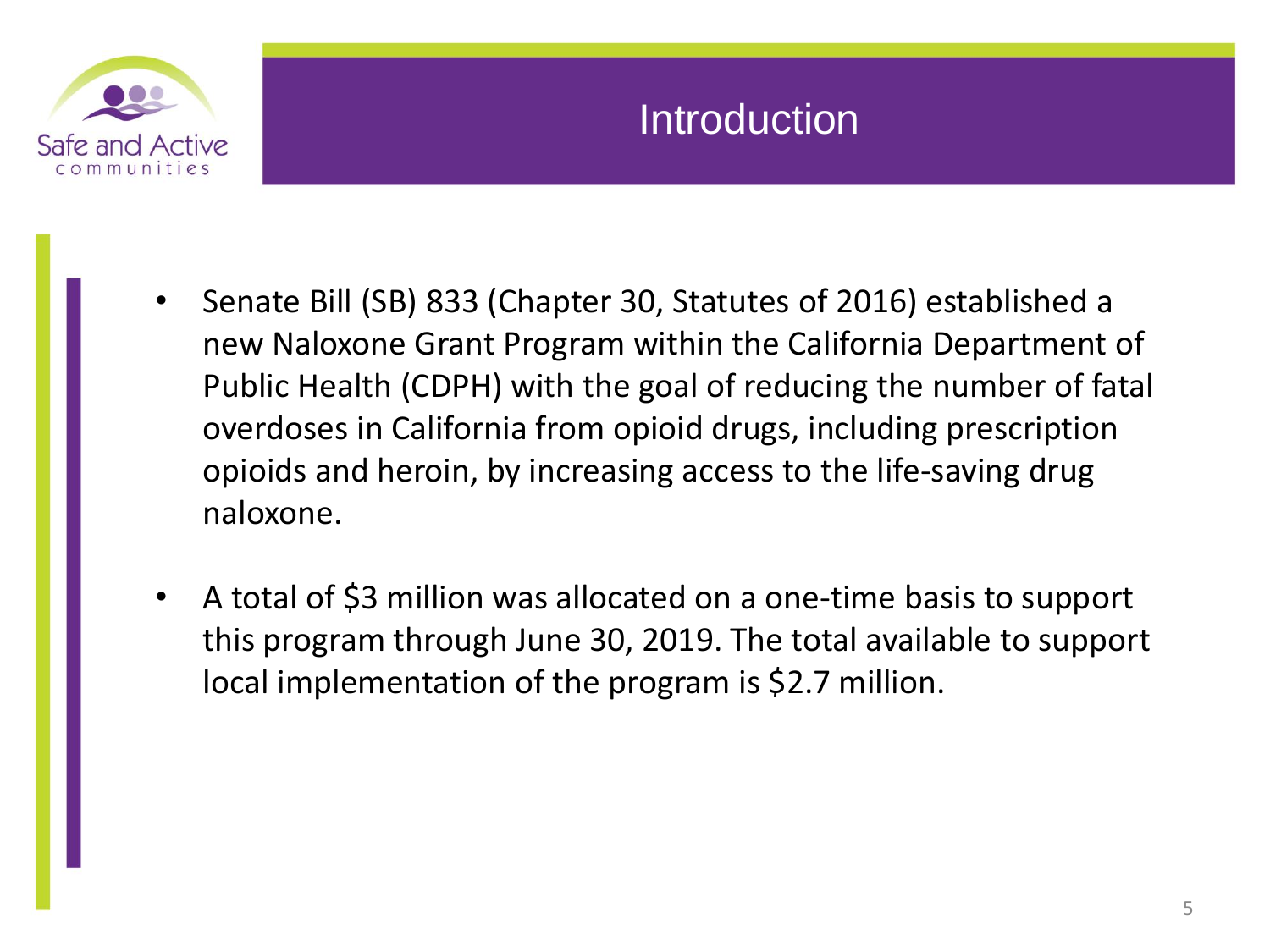

### Purpose of RFA

- Through this non-competitive Request for Application (RFA) process, the CDPH Safe and Active Communities Branch (SACB) is offering grants of naloxone product (Narcan nasal spray) and funding to all 61 local health departments (LHDs) to conduct **Naloxone Distribution Projects**.
- LHDs will provide naloxone product to local programs, agencies and community-based organizations (local entities) within their jurisdictions that have naloxone distribution systems and are in the best position to save lives from opioid overdose.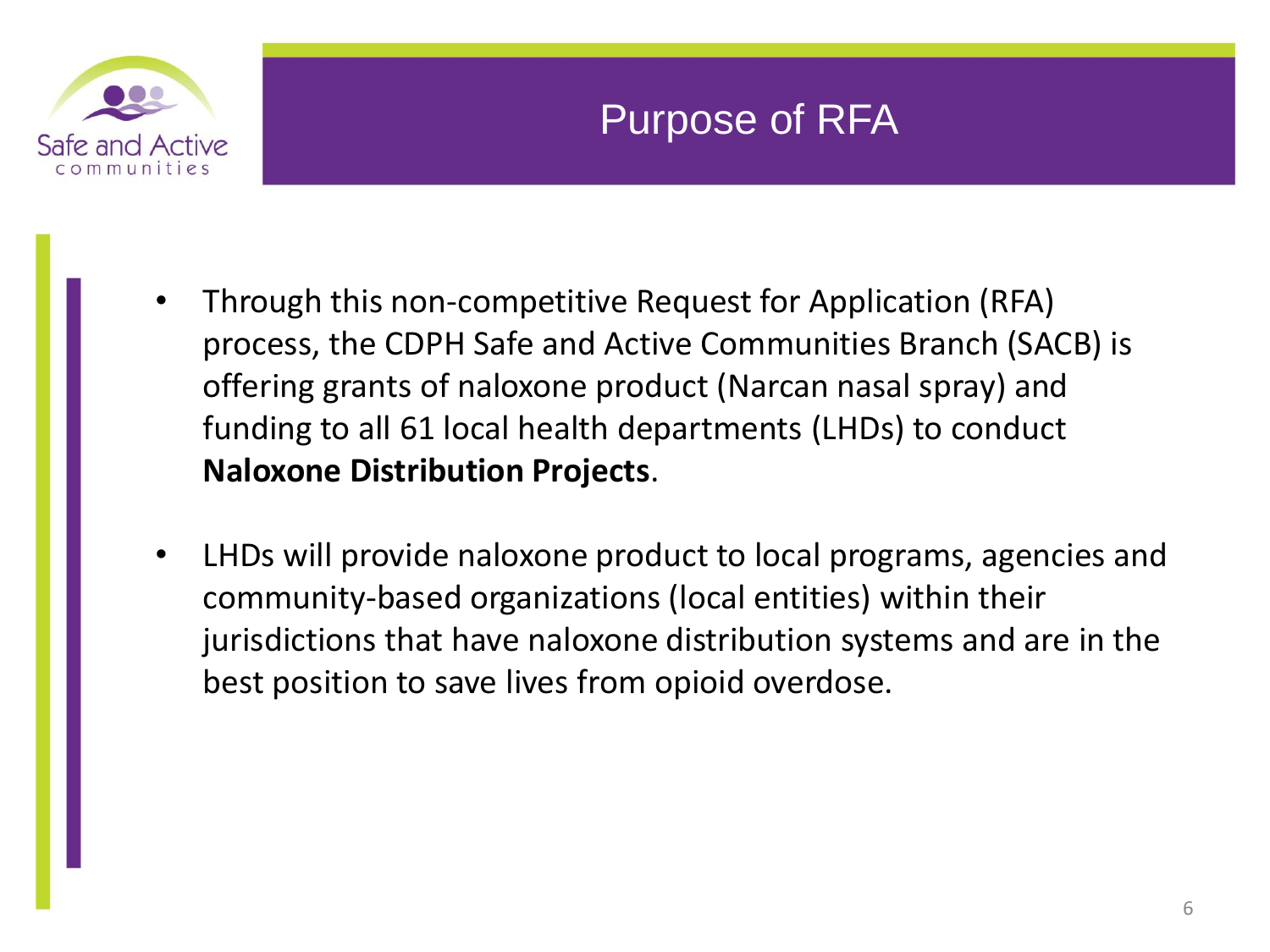

### RFA Overview

### Term of Grant Award

The term of the grant award is June 1, 2017, (or upon final Grant Agreement approval by CDPH) to June 30, 2019.

### Applicant Eligibility

Governmental health departments in all 61 California local health jurisdictions are eligible and encouraged to apply to the Naloxone Grant Program.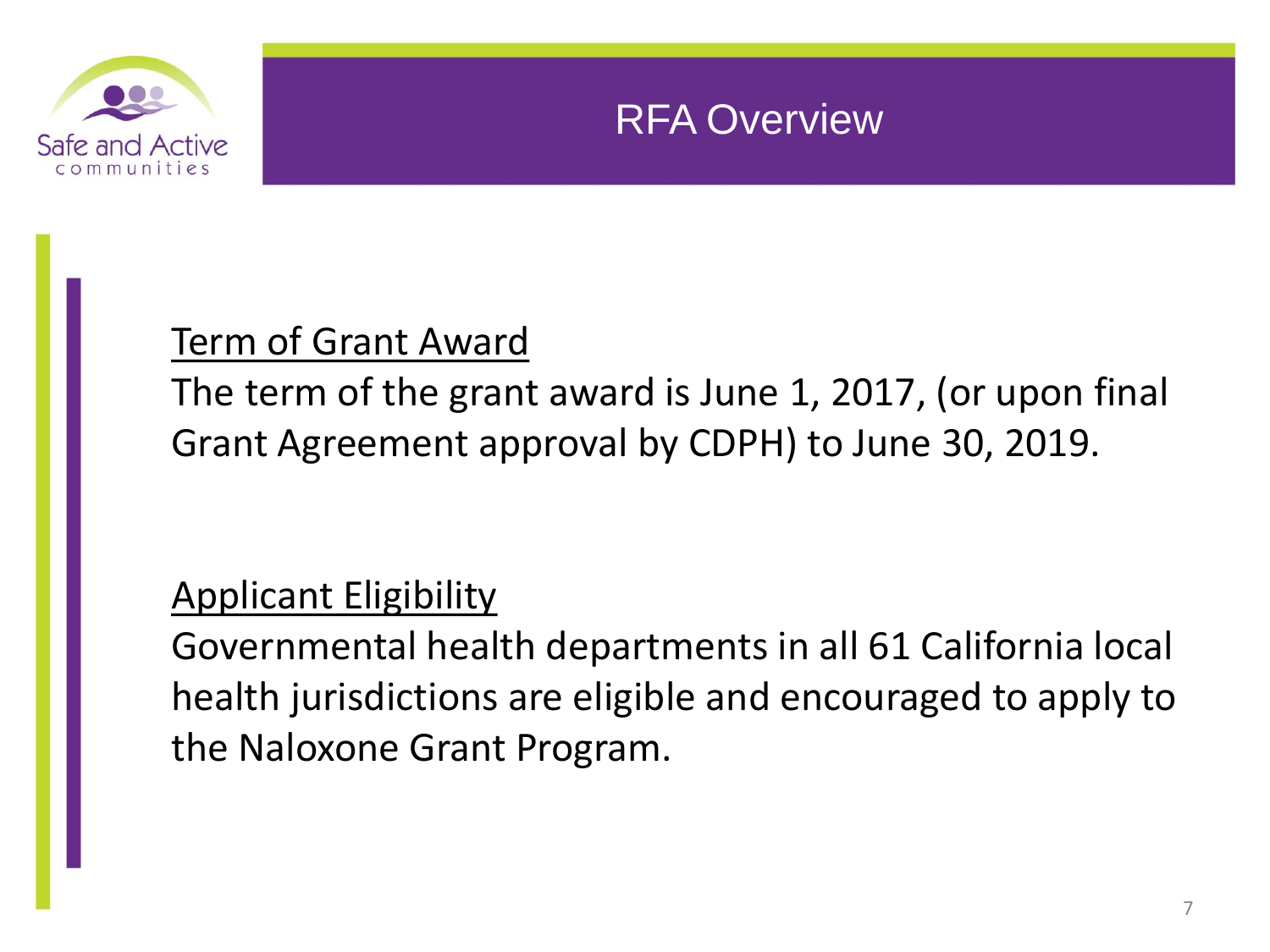

### Product and Funding Allocation

- Funding amounts allocated for naloxone product and project administrative costs to every health jurisdiction in California based on a formula developed to maximize the potential for saving lives.
- The formula addresses the need for naloxone using data from each county to calculate an average number of opioid-involved (including heroin) overdose deaths and emergency department visits for each of the last three years.
- A *Naloxone Grant Program Local Health Department Allocations Chart*, which lists the amounts available to each LHD for the purchase of naloxone (Narcan nasal spray) and for project administration, is provided as Attachment A in the RFA.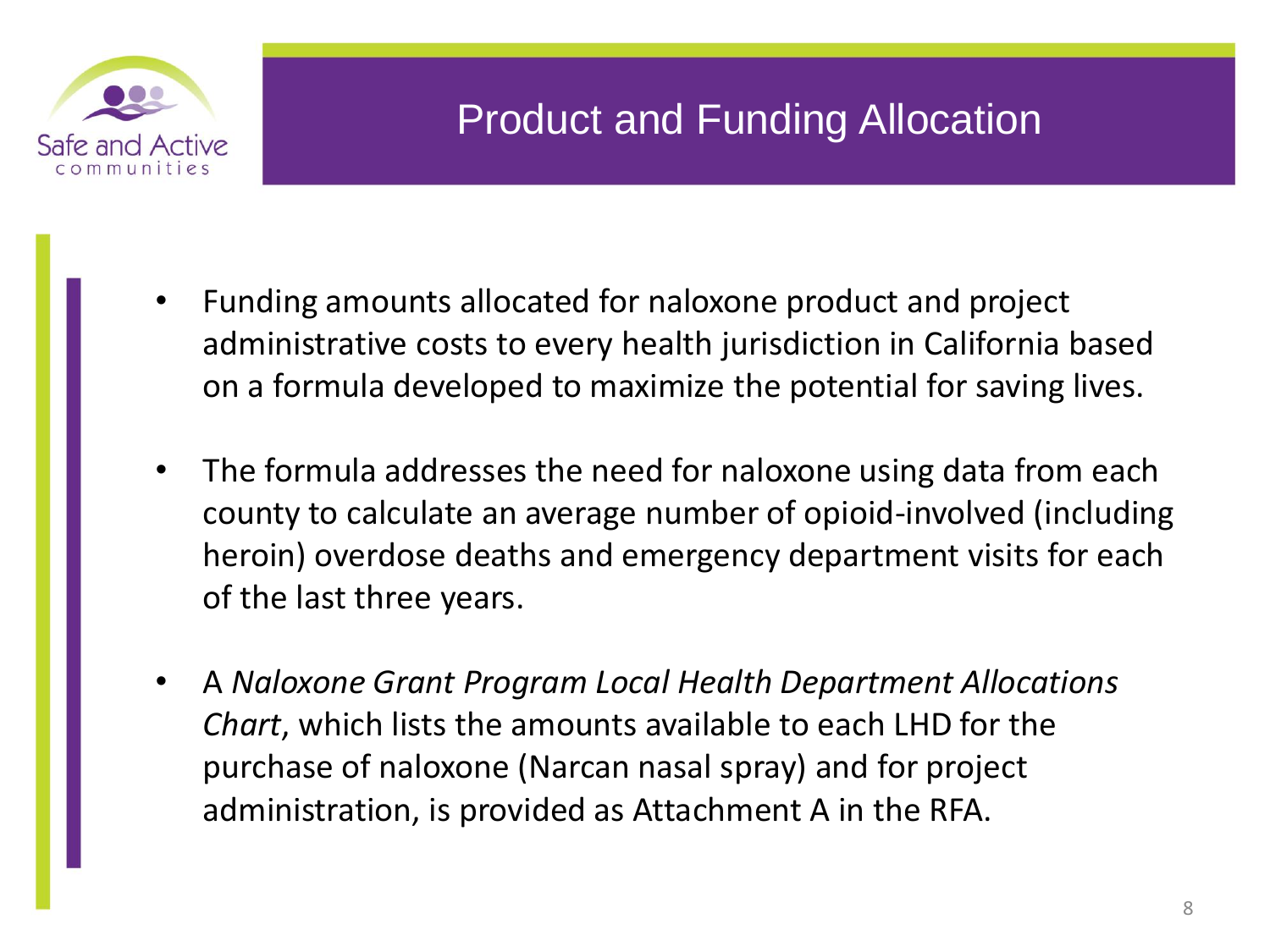

## Purchase of Naloxone (Narcan)

- LHDs that elect to receive a grant will not purchase the naloxone product.
- In order to obtain the best purchase price, expedite the delivery of naloxone product, and avoid additional administrative burden on LHDs, CDPH/SACB will procure a bulk purchase of Narcan nasal spray from the manufacturer ADAPT Pharma.
- The manufacturer will ship the product (at no additional cost) directly to each grantee.
- Grantees can choose to have the naloxone product delivered all in one shipment or split their allocation in half and receive a second shipment in June, 2018.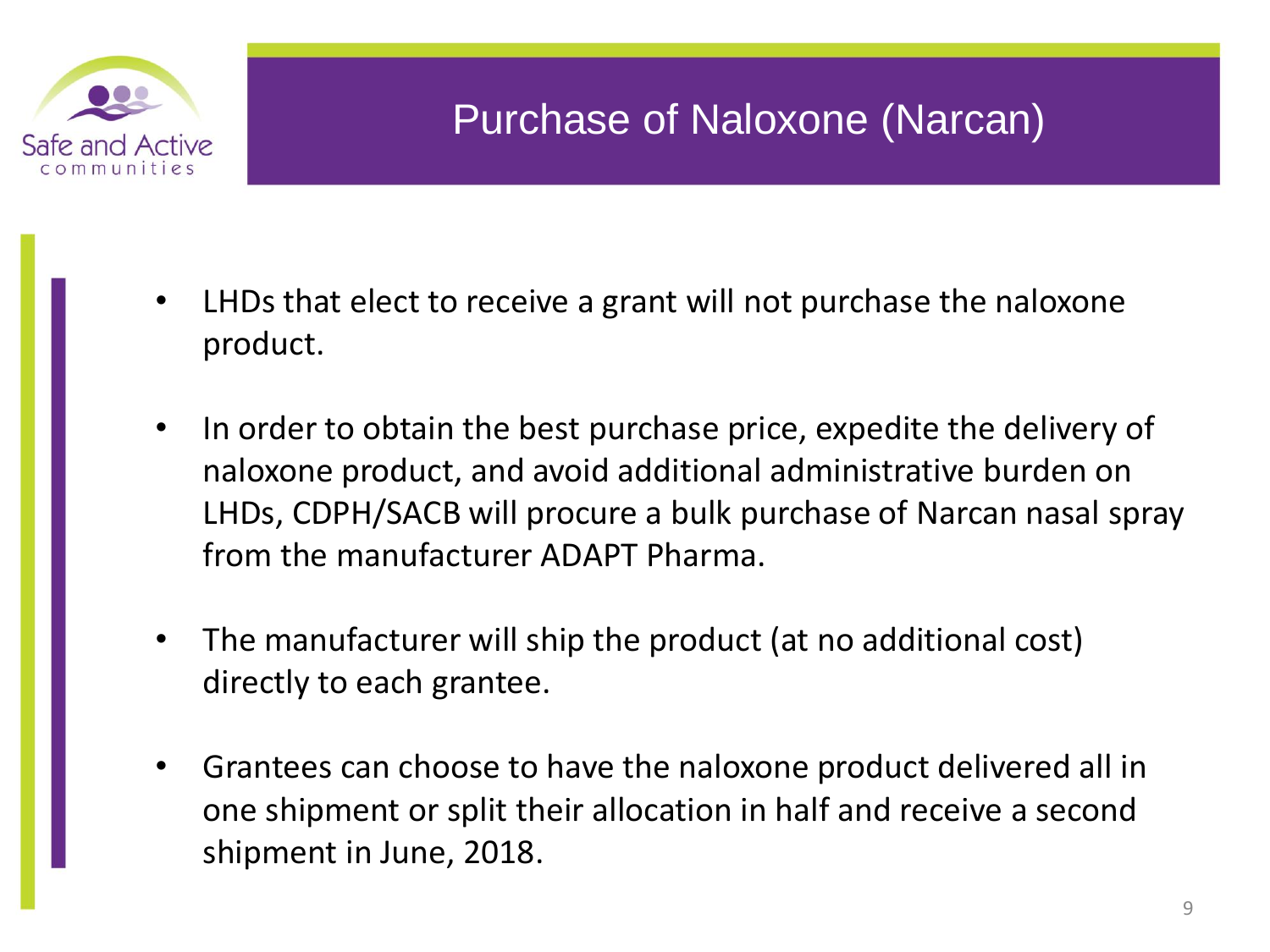

## Administrative Costs

- The funding for project administration, if accepted, may be used to cover costs of: conducting outreach and assessment of local entities; receipt, storage, and distribution of naloxone product; reporting; and other activities related to project implementation.
- If accepting the allocation for administrative costs, LHDs will submit a single invoice for reimbursement of the amount to CDPH/SACB upon final CDPH approval of the Grant Agreement.
- LHDs may elect to opt out of receiving the project administration allocation and instead apply that dollar amount to the purchase of additional naloxone product.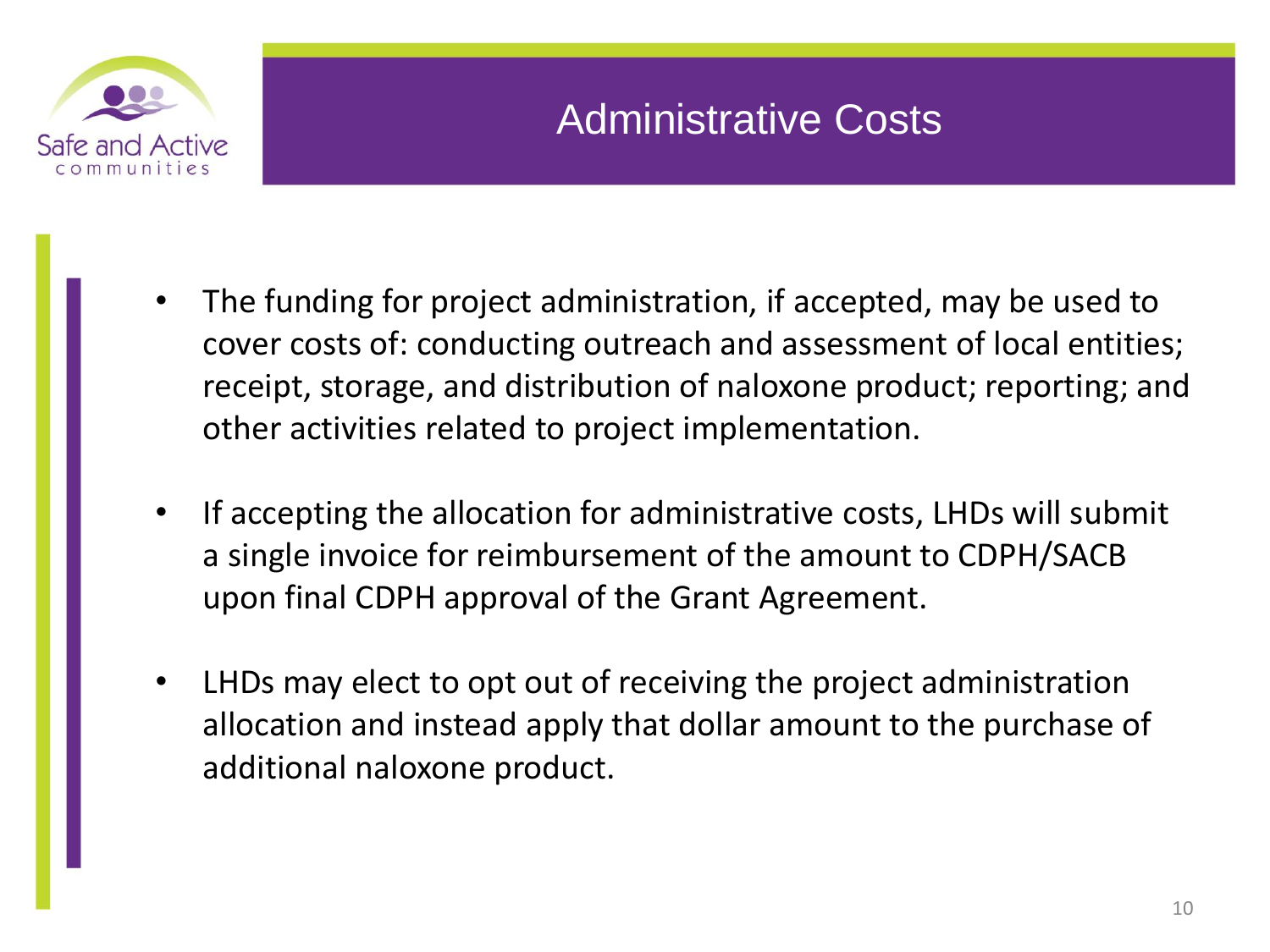

### Grant Requirements

**1. Conduct outreach** to identify local entities within their health jurisdiction that already have a naloxone distribution system in place and have the capacity to efficiently and effectively provide naloxone and training to first responders (as described in section C, number 3 in the RFA).\*

Local entities may include harm reduction/syringe exchange programs, substance use disorder treatment providers, homeless programs, jails, emergency services providers, law enforcement, and others.

\* If a LHD identifies the need to establish a new naloxone distribution system(s) in their jurisdiction, the LHD must ensure that any new naloxone distribution system meets the definition provided.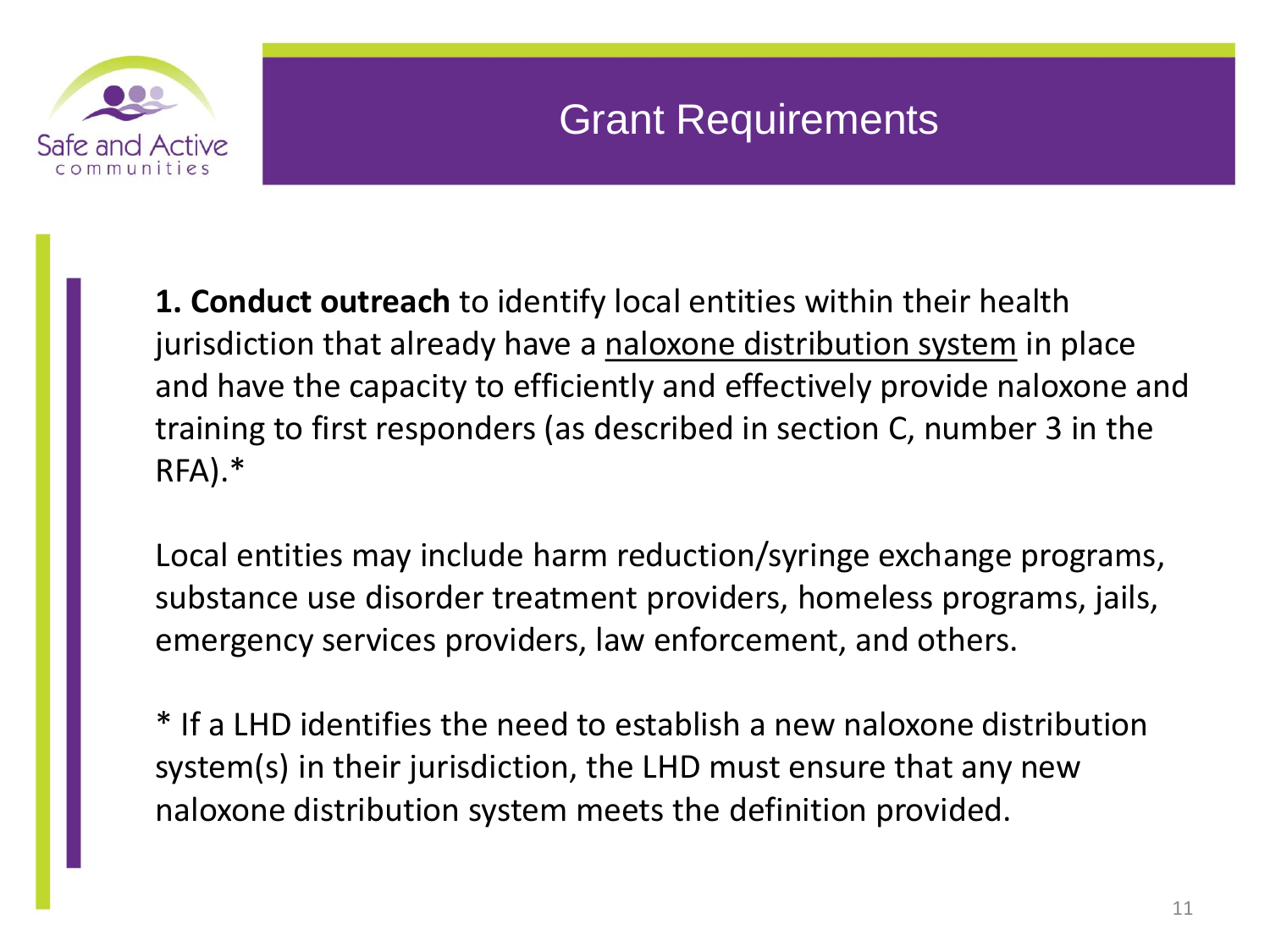

## Definition of Naloxone Distribution Systems

- Work under a standing order from a licensed clinician/medical director;
- Have staff that are trained (or are trained to provide education to others) on:
	- 1. naloxone storage and administration,
	- 2. overdose prevention techniques,
	- 3. how to recognize an opioid overdose (signs and symptoms),
	- 4. how to respond by calling 911 and provide rescue breathing, and
	- 5. post-overdose care.
- Dispense naloxone products; and
- Document distribution efforts.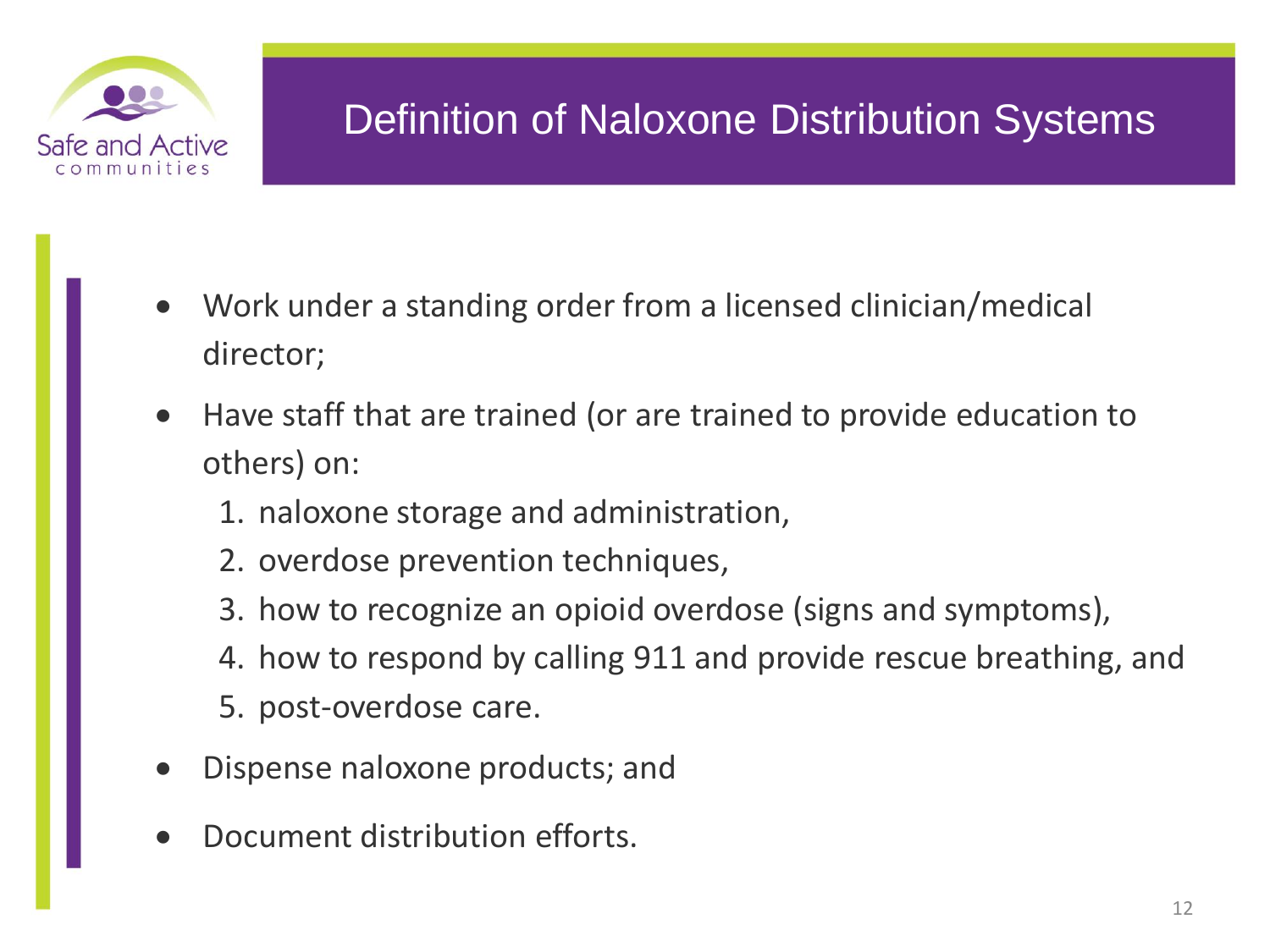

**2. Select local entities** to receive naloxone based on the level of risk of overdose among the population(s) they serve and need for naloxone (Narcan) product.

*Priority consideration is to be given to harm reduction/syringe exchange programs, if present within the health jurisdiction. (A list of California harm reduction/syringe exchange programs that currently have a naloxone distribution system in place is included as Attachment C of the RFA.)*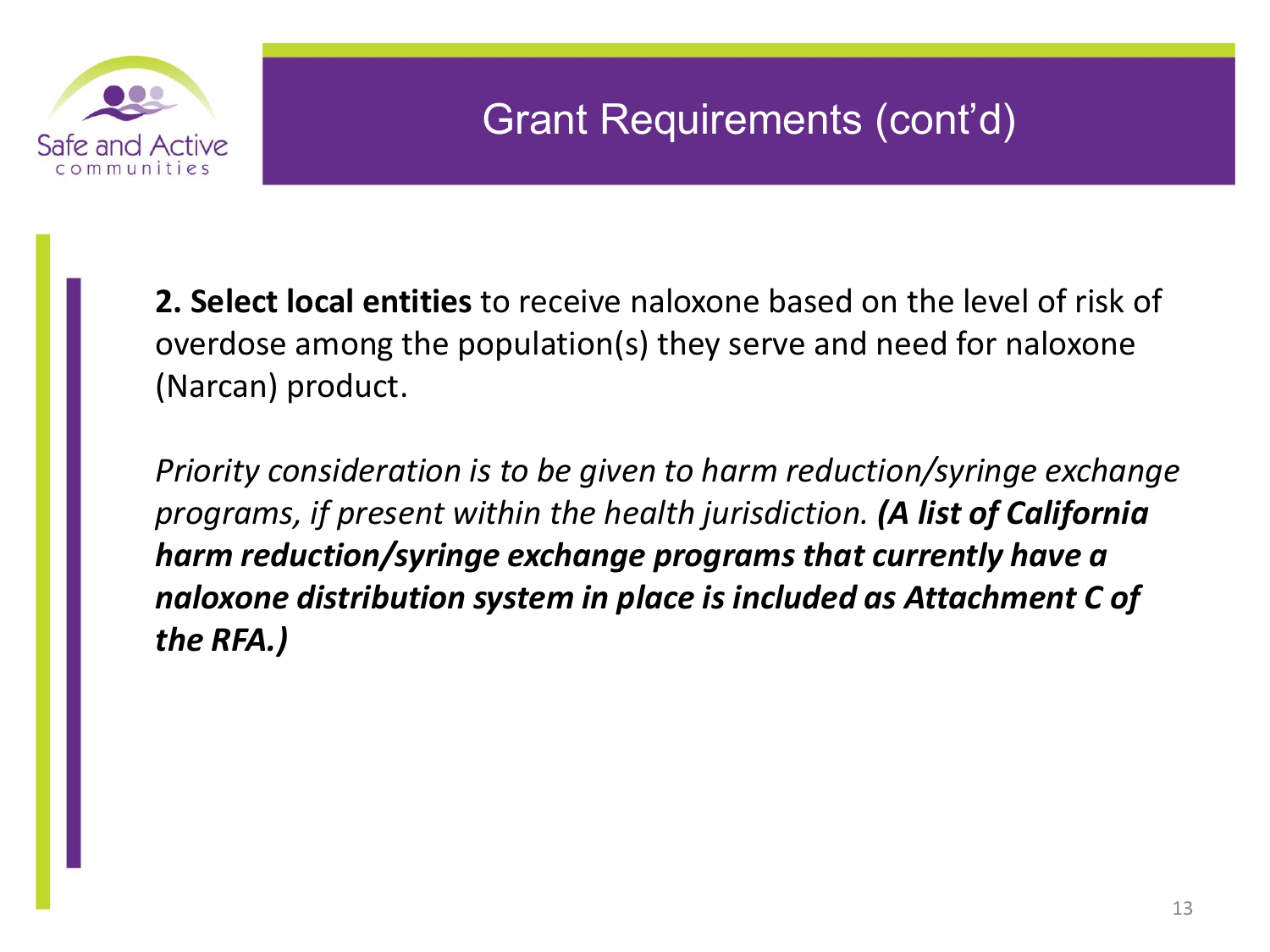

**3. Submit a naloxone distribution plan** to CDPH/SACB for approval by June 16, 2017, or within 60 days of receiving CDPH final approval of the Grant Agreement.

The plan will be submitted on-line and must include the names of selected local entities, the type(s) of services they provide, a description of the target population(s) they serve, and the number of naloxone product they will receive. CDPH will provide a standardized distribution plan template.

**4. Begin distributing naloxone** product to selected local entities by July 16, 2017, or within 90 days of receiving CDPH final approval of the Grant Agreement. All naloxone must be distributed to selected local entities by September 30, 2018.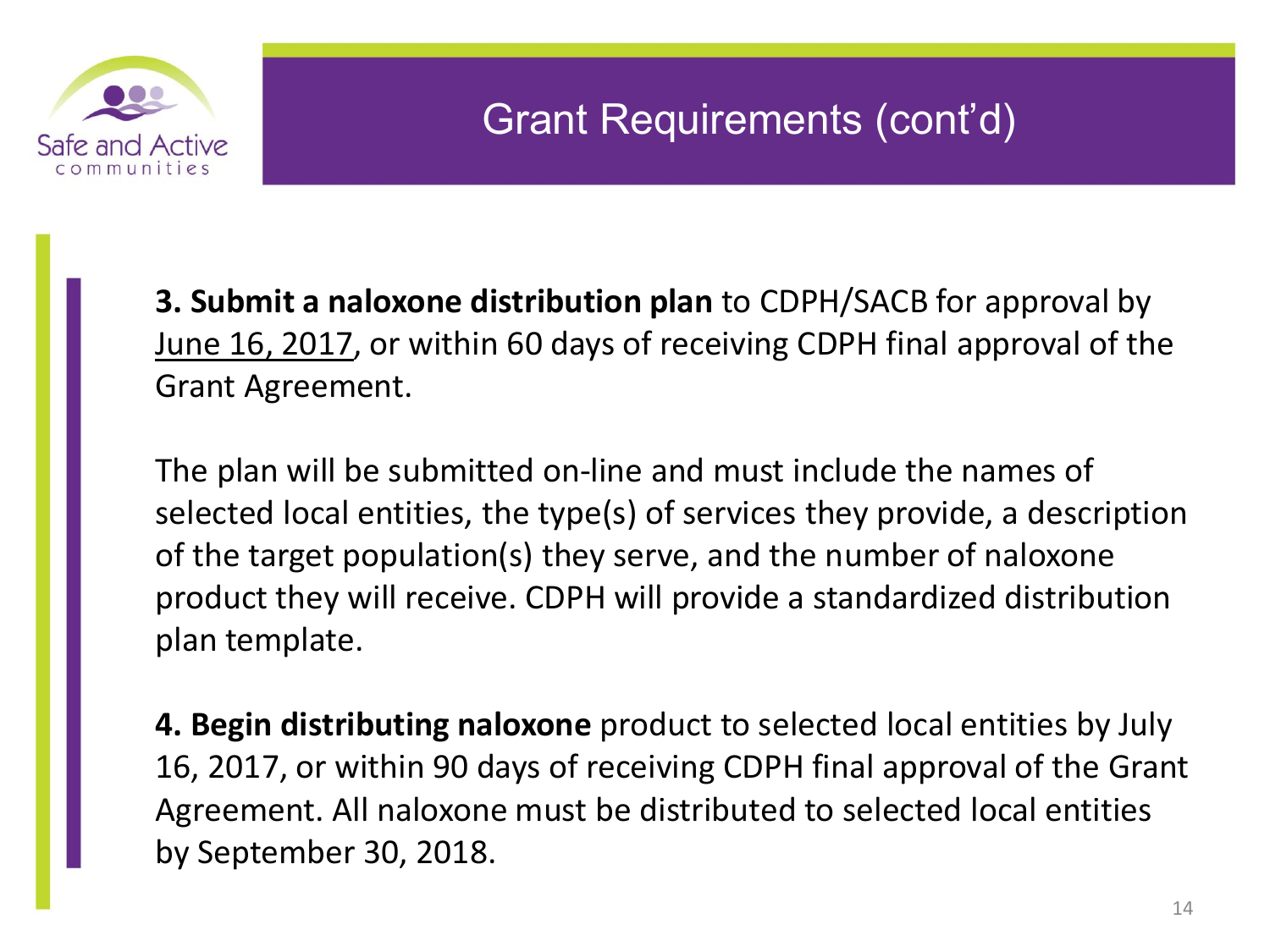

**5. Document and submit a final report** to CDPH/SACB by April 1, 2019, on the distribution of naloxone for accountability and evaluation purposes.

Documentation will include:

- the local entities that received naloxone product from the grantee (e.g., organization name, type and location, date of distribution, and number of doses distributed);
- the individuals that received naloxone from the local entities; and,
- if possible, the number of overdose reversals that can be attributed to the Naloxone Grant Program.

On-line data collection forms and instructions, developed with input from grantees and other stakeholders, will be provided.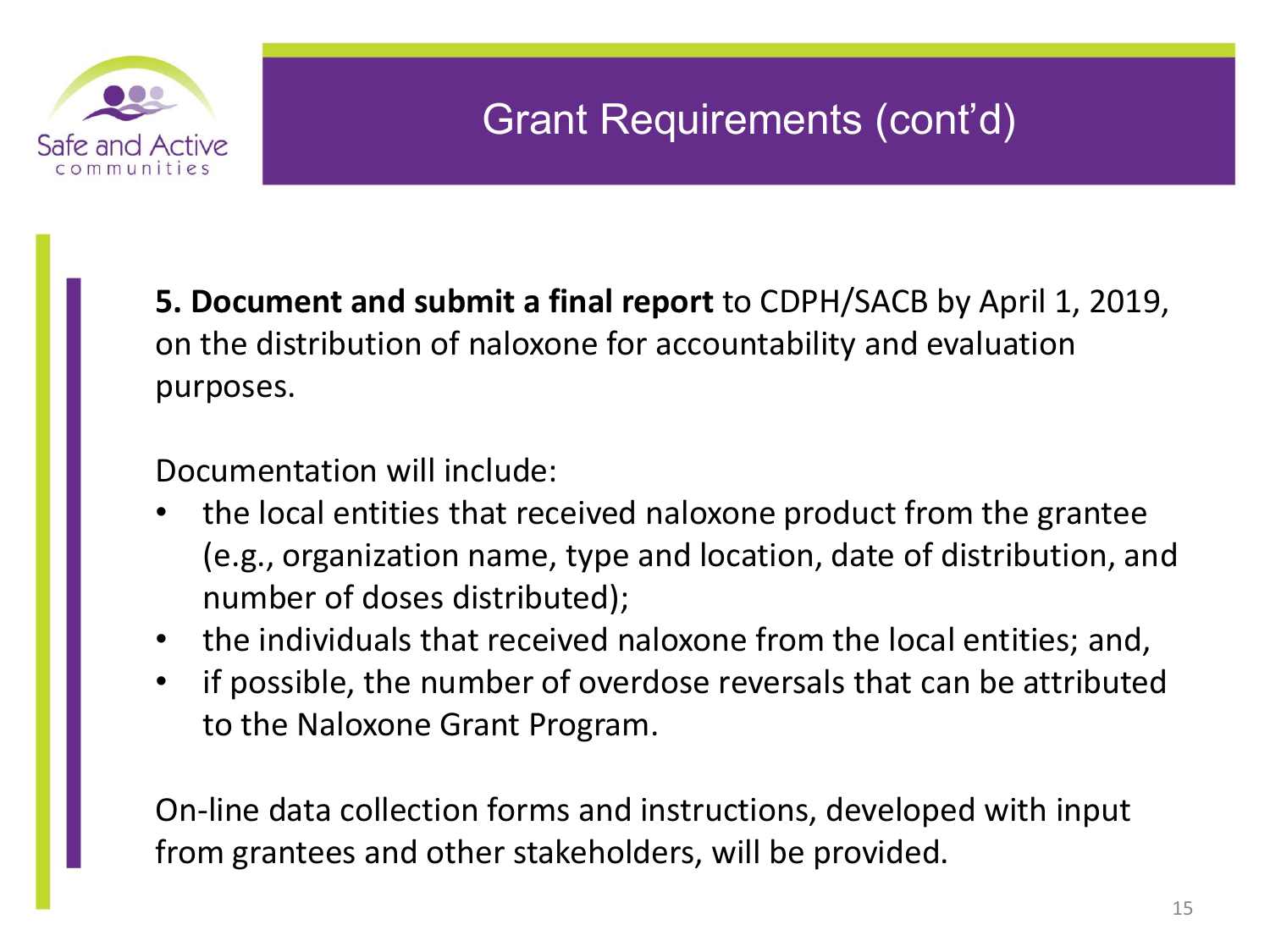

#### **6. Enter into a Standard Grant Agreement with CDPH.**

Attachment C of the RFA includes a Grant Agreement template, Budget Detail and Payment Provisions, Standard Grant Conditions, and Additional Provisions.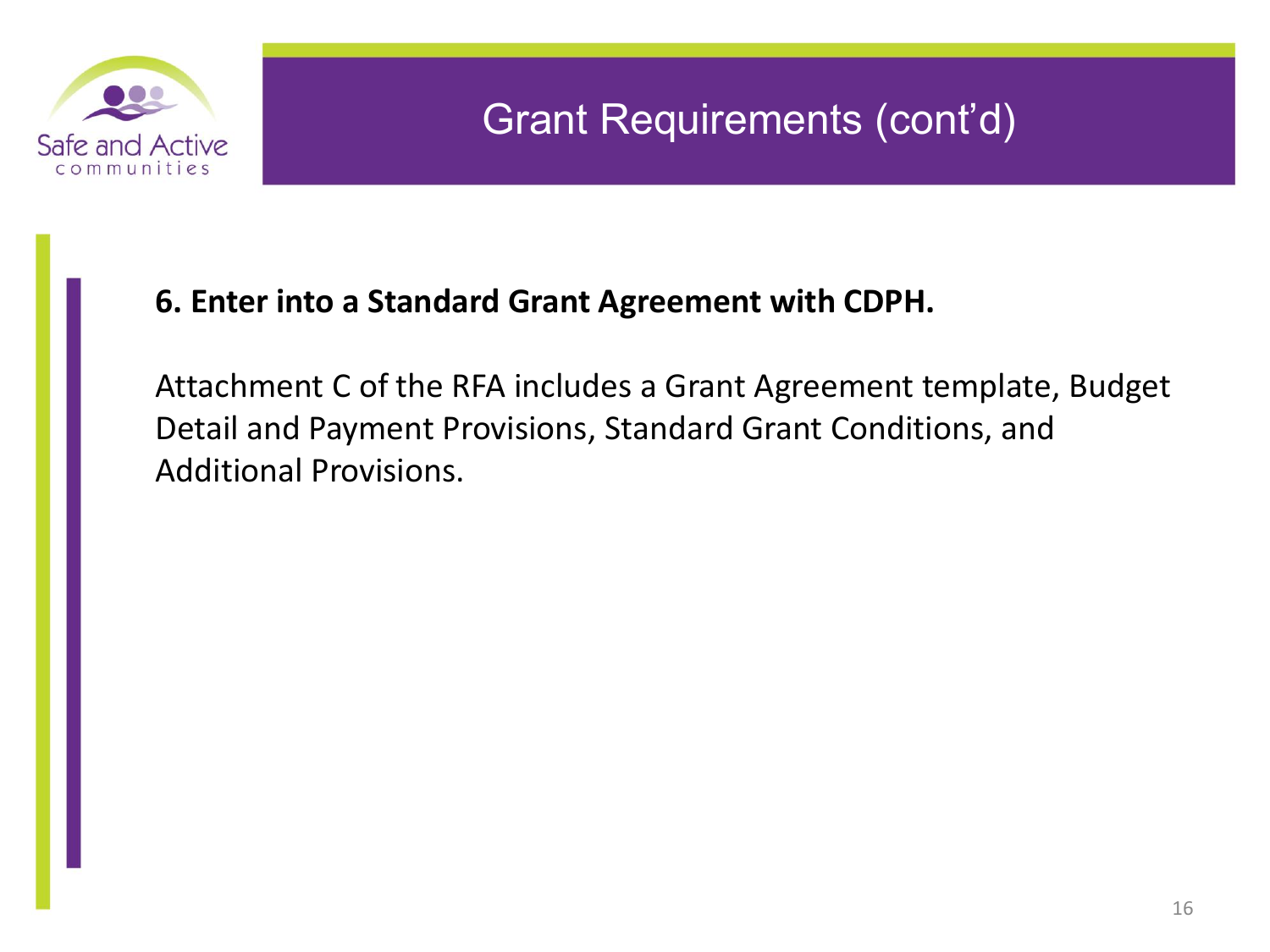

### Mandatory Letter of Interest

April 7, 2017, is the deadline for submitting the required Letter of Interest.

The letter is non-binding.

Please [complete the on-line Letter of Interest](http://www.surveygizmo.com/s3/3436352/d311e1c1f806) which requires the following information:

- LHD County/Jurisdiction.
- Health Officer Name and contact information.
- Contact information for individual responsible for the application.
- An indication of the intent to apply (or not apply).
- An indication of the intent to receive the funding allocation dedicated for administrative needs, or a redirection of this funding toward the purchase of additional naloxone product.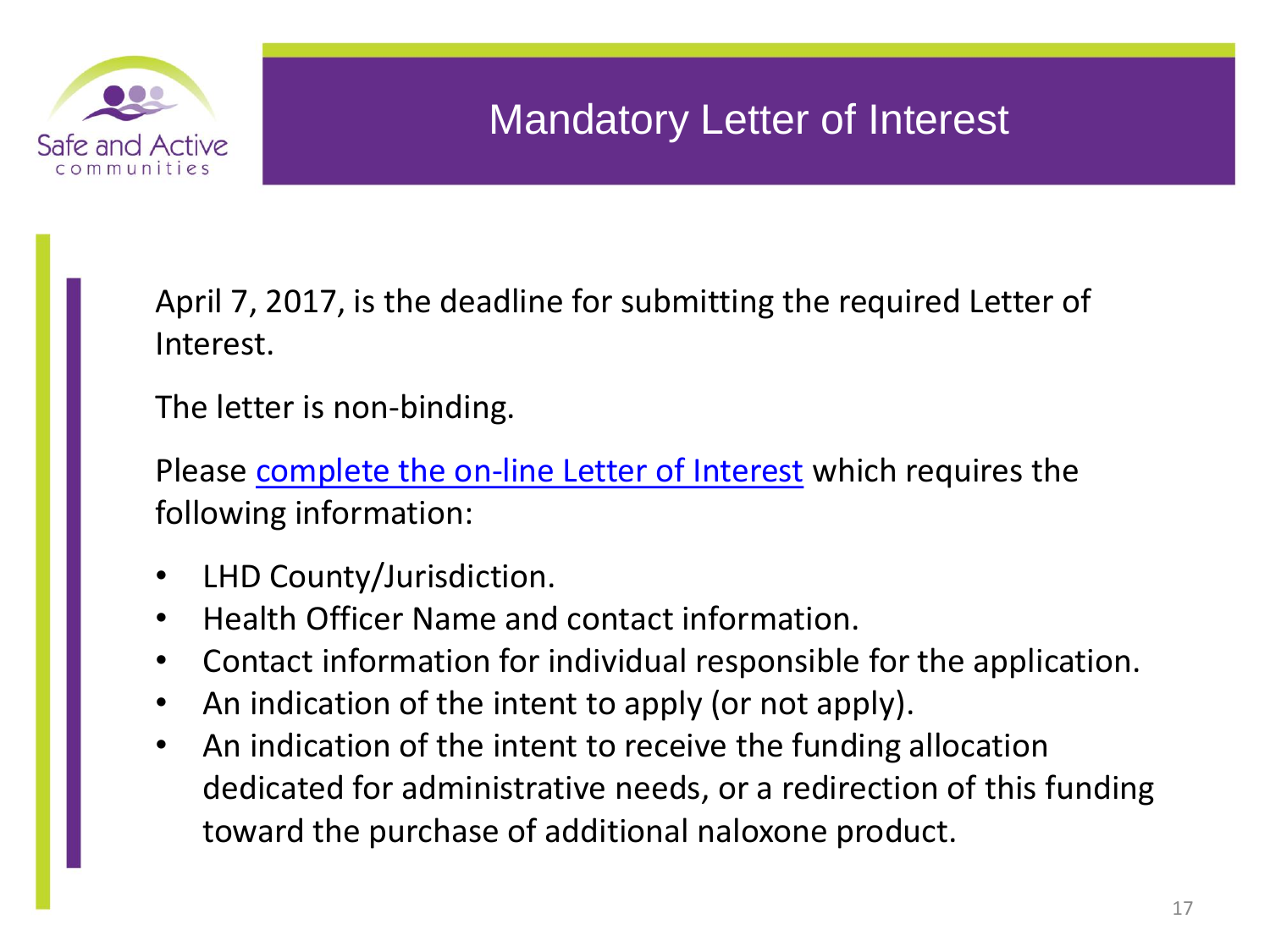

### Other Available Resources

- Because this is a one-time allocation of funding, CDPH/SACB is not able to offer start-up or ongoing technical assistance or training support.
- A website for the [Naloxone Grant Program](https://www.cdph.ca.gov/Programs/CCDPHP/DCDIC/SACB/Pages/NaloxoneGrantProgram.aspx) has been established for grantees (and others who may be interested) that includes helpful materials and resources.
- Additional webinars may be offered that provide the opportunity to share additional information or for LHDs to share best practices and resources.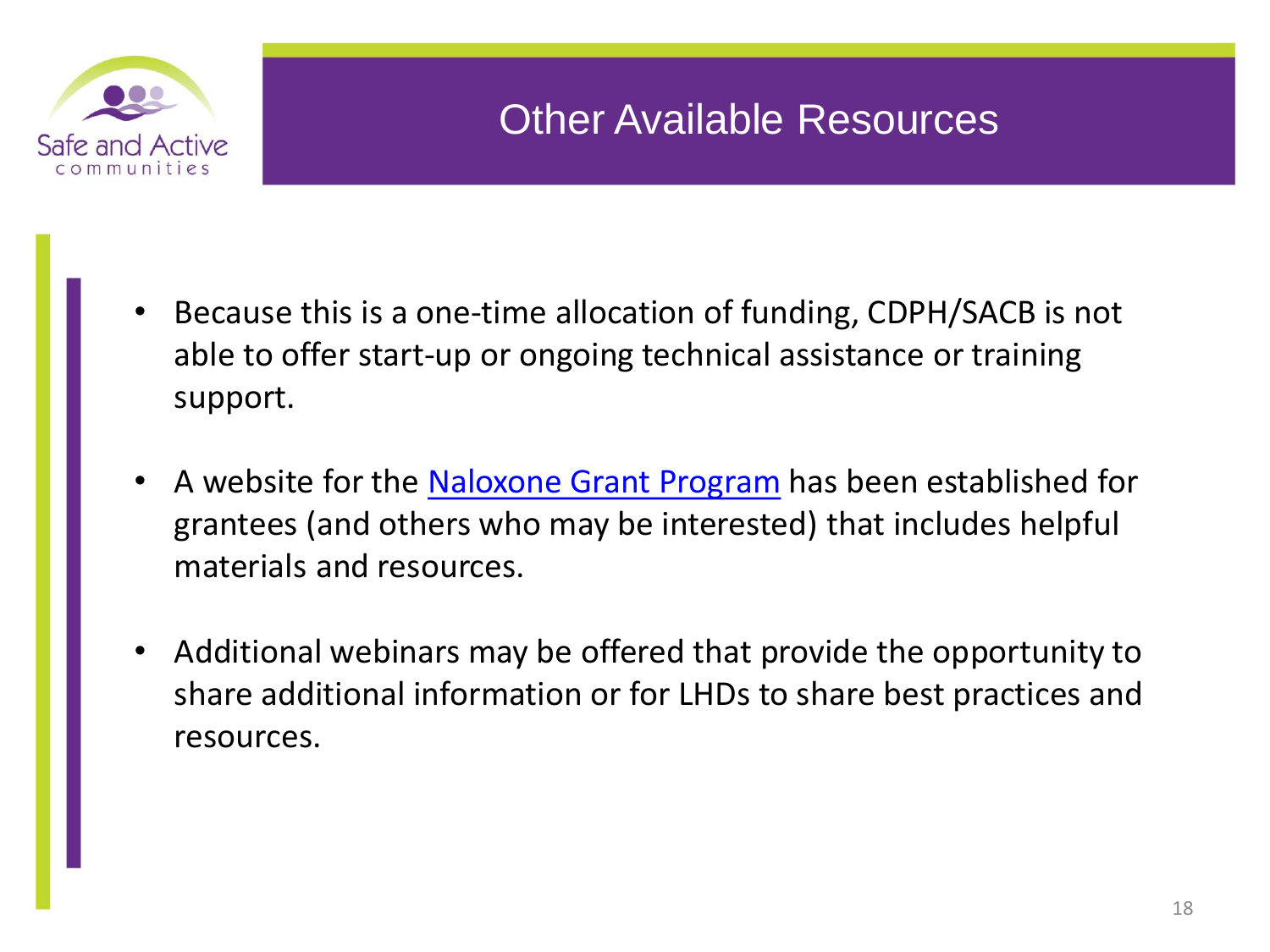

### Application Submission Instructions

- In order to initiate the development of a Grant Agreement with CDPH, applications are to be submitted [on-line](http://www.surveygizmo.com/s3/3436263/f7385e3c96d5) as soon as possible, but no later than May 1, 2017. The link is included in the RFA.
- Please submit any questions regarding the RFA or application to [ngp@cdph.ca.gov](mailto:ngp@cdph.ca.gov) by the April 17, 2017, deadline.
- All questions about this RFA opportunity and responses will be posted on the [Naloxone Grant Program](https://www.cdph.ca.gov/Programs/CCDPHP/DCDIC/SACB/Pages/NaloxoneGrantProgram.aspx) website by April 21, 2017.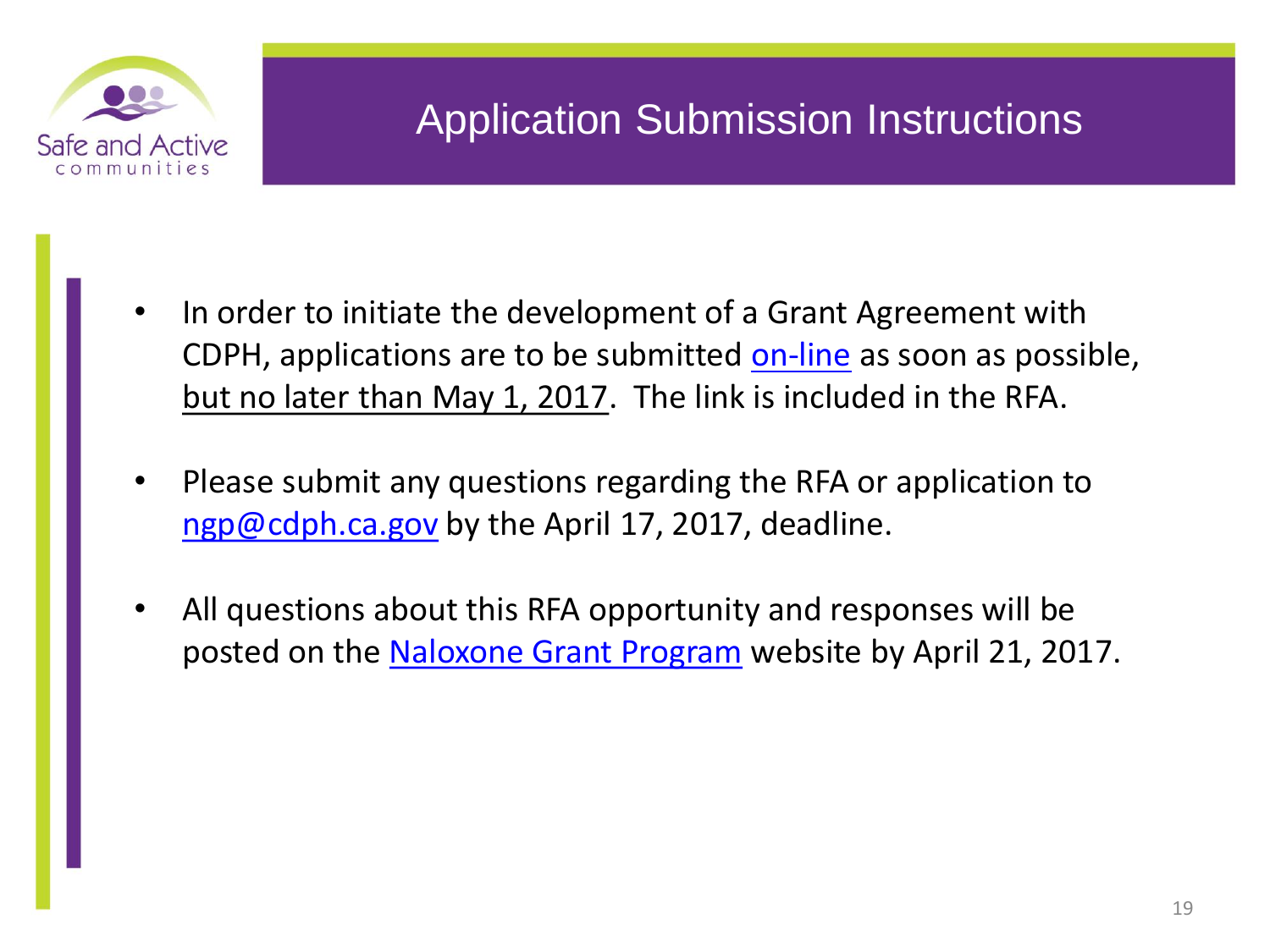

### Grant Award Process

- On-line applications will be reviewed for completeness and the information provided will be used to develop a CDPH Grant Agreement.
- The resulting Grant Agreement will be sent to the applicant agency for signature.
- Once signed and returned to CDPH, and then signed by CDPH's Contract Management Unit, the Grant Agreement is considered fully executed.
- The purchase order for the naloxone product will be submitted upon final approval of the Grant Agreement.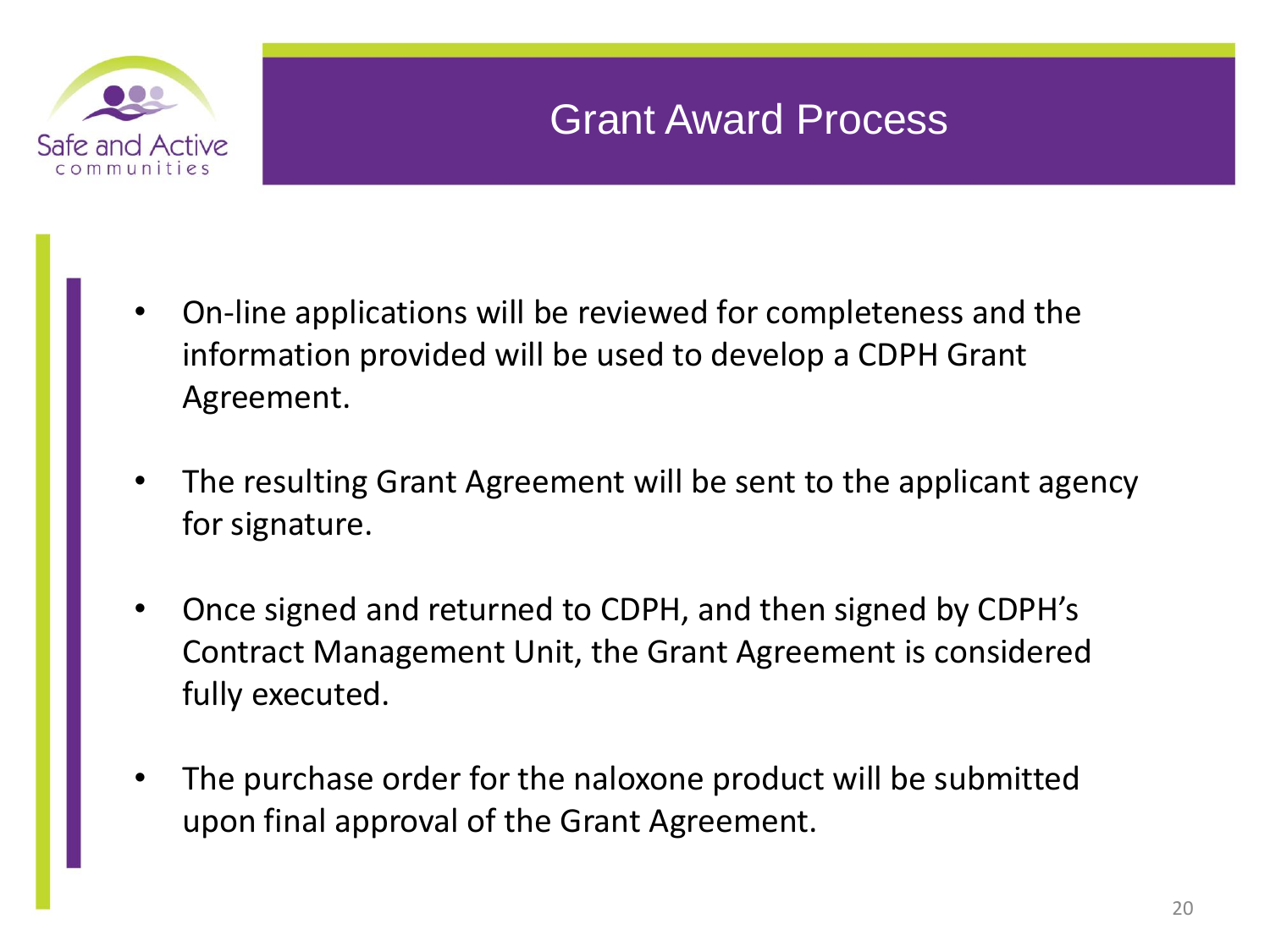

### RFA Time Schedule

- RFA Release: **March 27, 2017**
- On-Line Mandatory Letter of Interest Due: **April 7, 2017**
- On-Line Applications Due to CDPH/SACB: **May 1, 2017**
- Grant Start Date: **June 1, 2017** (or upon CDPH final approval of Grant Agreement)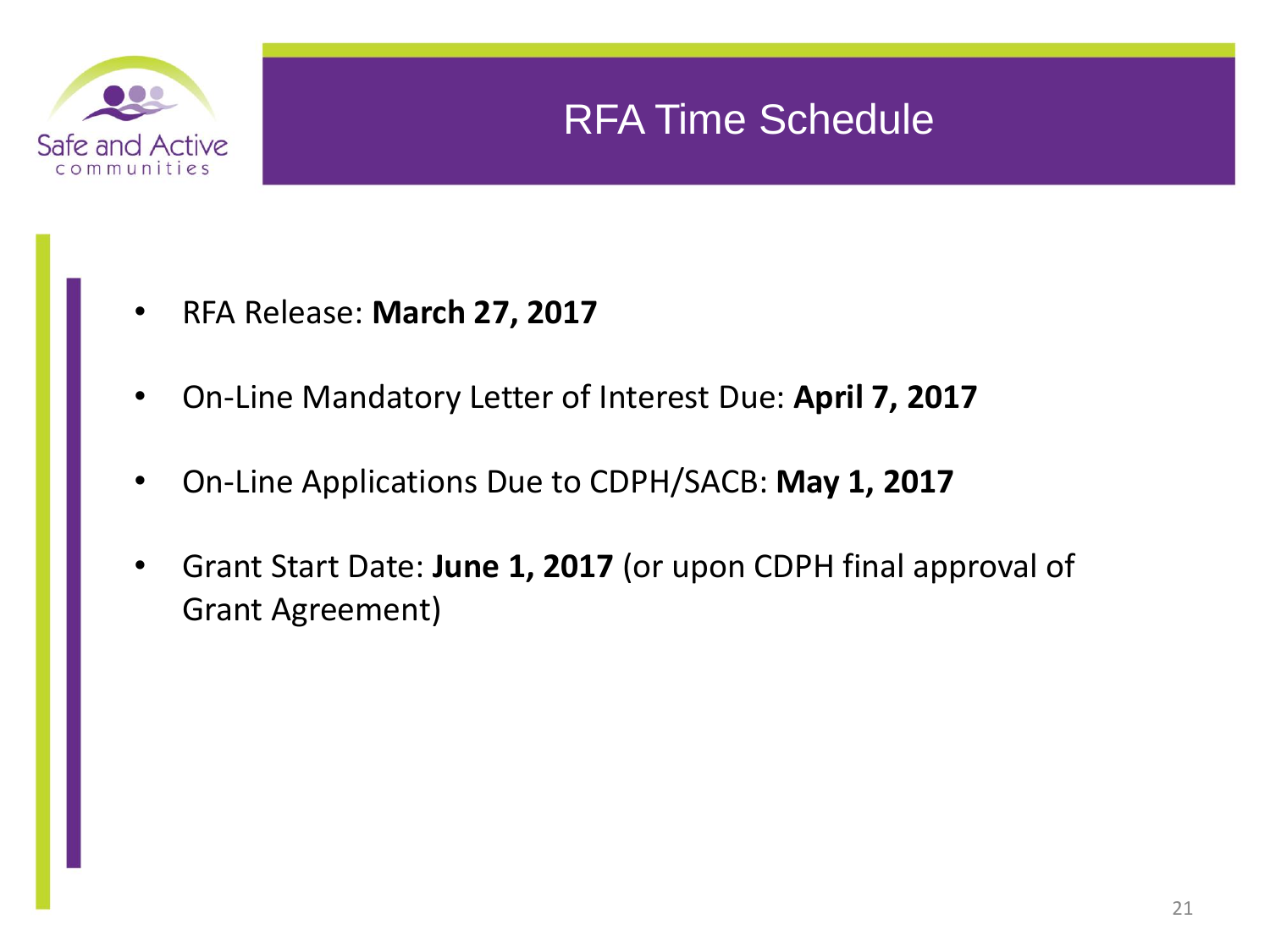

### Questions and Responses

- Review of questions and responses submitted prior to the webinars
- Additional questions must be submitted by April 17, 2017
- All questions and responses will be posted on the [Naloxone](https://www.cdph.ca.gov/Programs/CCDPHP/DCDIC/SACB/Pages/NaloxoneGrantProgram.aspx) website by April 21, 2017.